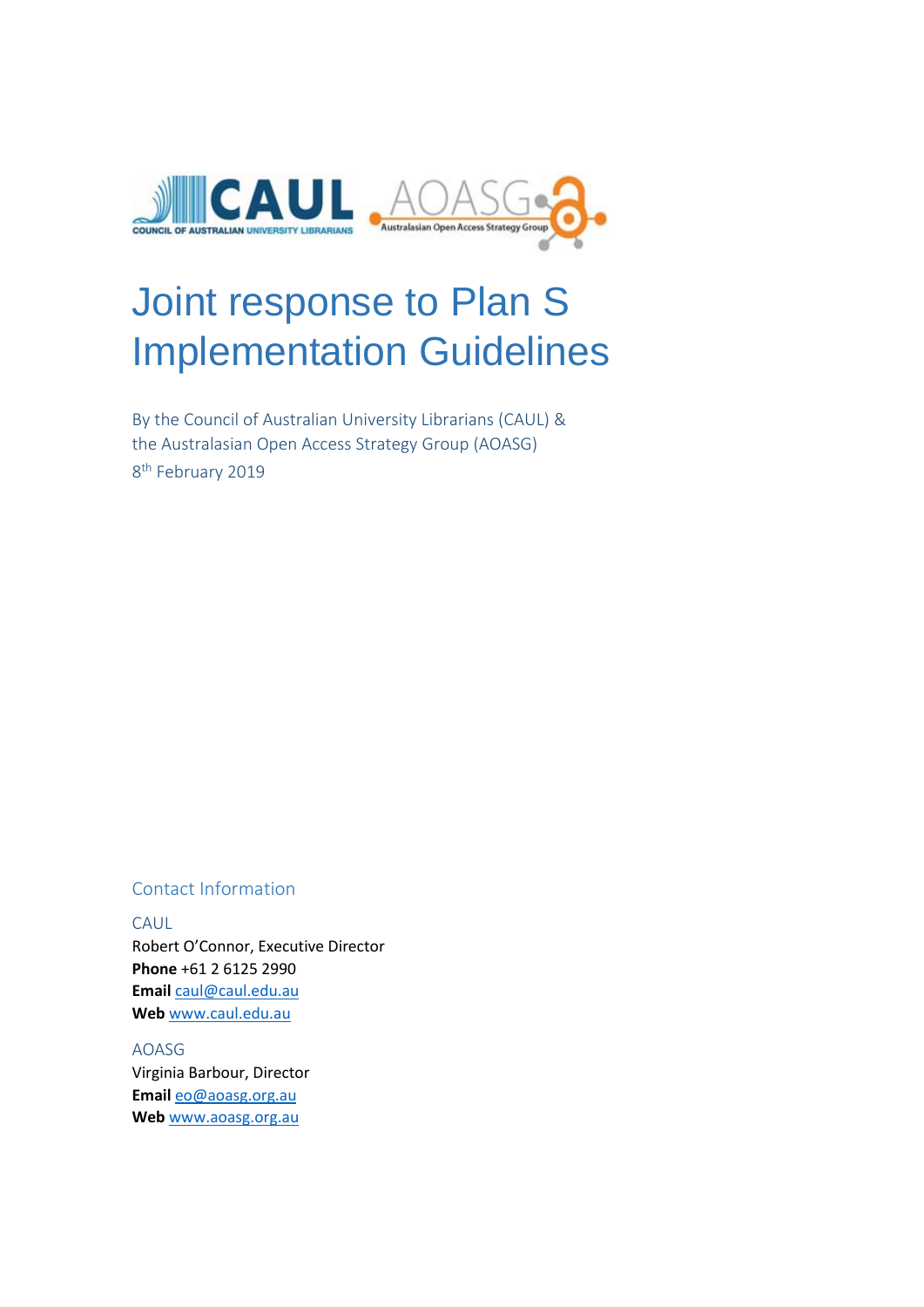

## Summary

This is a joint response prepared by the Australasian Open Access Strategy Group (AOASG - a coalition supported by 17 universities in Australia and eight in New Zealand) and the Council of Australian University Librarians (CAUL), the peak leadership organisation for 39 university librarians in Australia, following consultation with their Executive Committees and members. The response presents the views of those consulted but should not be considered to be a specific endorsement by any one particular member.

Broadly we support the intent of Plan S, however in summary we believe that the implementation guidelines<sup>1</sup> need to pay particular attention to the following issues:

- More thought needs to be given to repository based Green open access and its place as a viable route to Plan S compliance;
- More consideration should be given to the infrastructure needs and costs required for OA publishing envisaged by Plan S along with its potential impacts especially on early career researchers and developing countries;
- Now that Plan S is being adopted, there is a need for continued global consultation on the implementation through a formal mechanism.

These issues and related topics are discussed in this response.

## Introduction

Neither Australia nor New Zealand has an overarching national Open Access (OA) policy. The two major funders in Australia, the Australian Research Council (ARC)<sup>2</sup> and National Health and Medical Research Council (NHMRC)<sup>3</sup>, each have an open access policy which are primarily repository-based approaches. There are no funders in New Zealand with specific OA policies. The Australian funder OA policies are not identical but in short both require that research outputs arising from funded research must be made openly accessible within a twelve month period from the publication date. It is acceptable for research outputs to be made openly accessible either in an institutional repository or somewhere other than an institutional repository, for example, through a publisher's website, provided that the published version of the article is OA with an associated licence, such as a Creative Commons licence. Research outputs may also be deposited in an openly accessible public digital archive. The application of Creative Commons Attribution licences (CC BY) to research outputs is preferred but not a requirement.

1

<sup>1</sup> <https://www.coalition-s.org/feedback/>

<sup>2</sup> <https://www.arc.gov.au/policies-strategies/policy/arc-open-access-policy>

<sup>3</sup> <https://nhmrc.gov.au/about-us/publications/open-access-policy>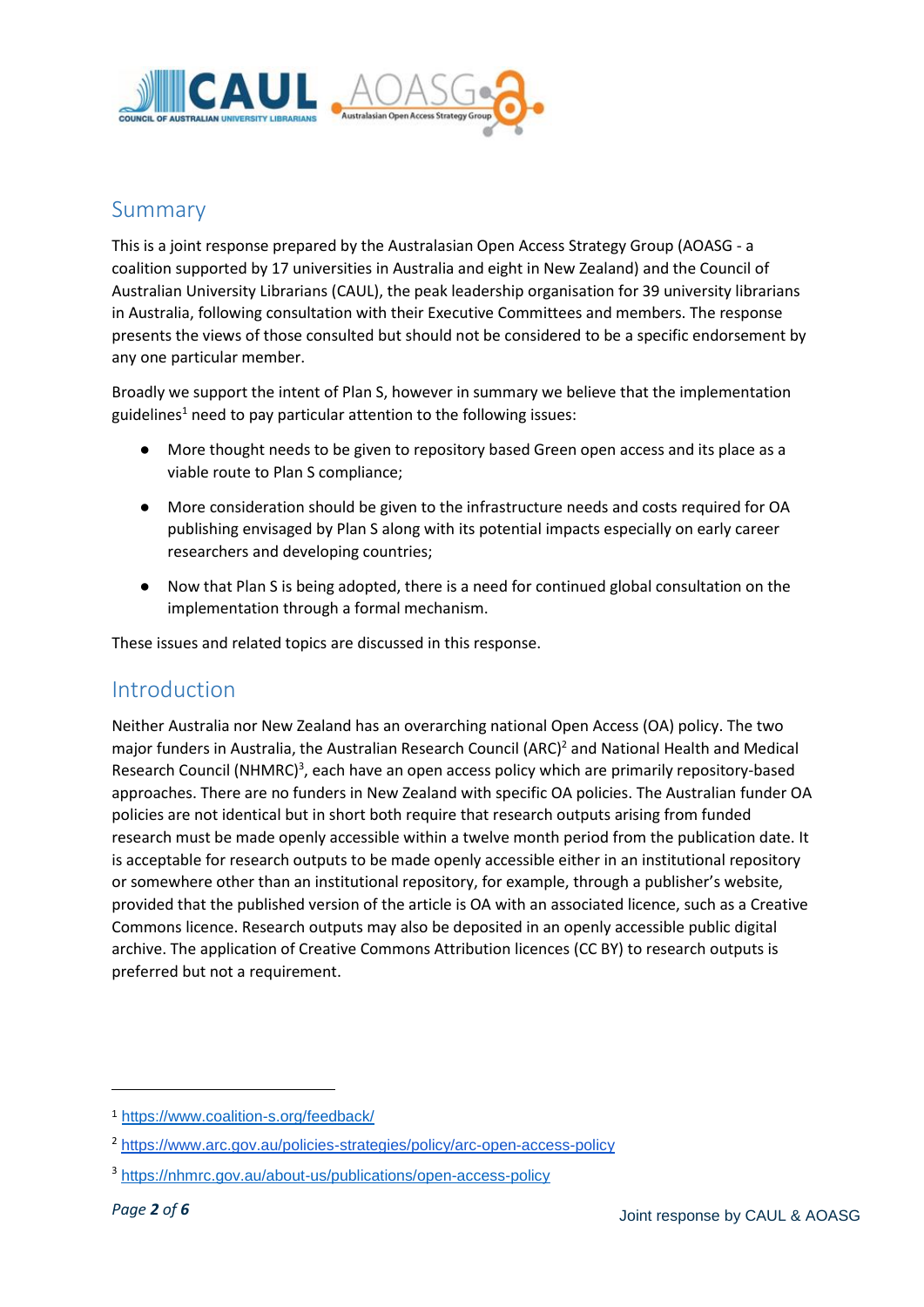

# General comments

The AOASG and CAUL welcome the aspirations of Plan S to move towards immediate full open access. We share the frustration of the Plan's architects that there has not been sufficient movement by publishers towards OA and agree that there is an imperative to compel publishers to address the needs of researchers and funders by providing the services that the research sector needs in order to implement full open access.

In particular, we believe that there is a need to have a diverse range of publishing models for different parts of the research sector; these models should include, but are not limited to, venues for preprints, journal articles, books, monographs and places for non-traditional research outputs (NTROs), especially those that arise from the humanities and social sciences.

In saying this we note the submission made by the Harvard Library and MIT Libraries<sup>4</sup> and by the Confederation of Open Access Repositories (COAR)<sup>5</sup>. We support their position that Green OA options with respect to repositories need to be broadened to make it less onerous and more viable for researchers, particularly to avoid impacting Early Career Researchers (ECRs).

From a regional perspective, support for repositories is essential if countries like Australia and New Zealand are to reach a position where Plan S could be adopted by their funding agencies. Without a viable Green OA option it will be impossible for Australia, New Zealand and other countries that rely on repositories for OA to comply with Plan S.

## Feedback on the consultation questions

Our main feedback relates to the role of repositories, which we think are not fully integrated or addressed in Plan S. In Australia and New Zealand, university repositories are the primary mechanism by which open access is supported, including through the OA policies from the two major Australian funders and the universities which have OA policies.

Without adequate support for these kinds of institutional repositories in Plan S it is unlikely that Australian funding agencies could adopt the plan, and universities would struggle to comply with its mandate.

## 1. Is there anything unclear or are there any issues that have not been addressed by the guidance document?

We agree with the requirement under 10.2 that a repository must be registered in the Directory of Open Access Repositories (OpenDOAR) or be in the process of being registered. However, we strongly prefer institutional, university or research institute repositories as repositories of preference, with publicly-run discipline-specific repositories used when institutional, university or

1

<sup>4</sup> <https://libraries.mit.edu/news/harvard-library/29052/>

<sup>5</sup> [https://www.coar-repositories.org/news-media/coar-feedback-on-the-guidance-on-implementation-of-plan](https://www.coar-repositories.org/news-media/coar-feedback-on-the-guidance-on-implementation-of-plan-s/)[s/](https://www.coar-repositories.org/news-media/coar-feedback-on-the-guidance-on-implementation-of-plan-s/)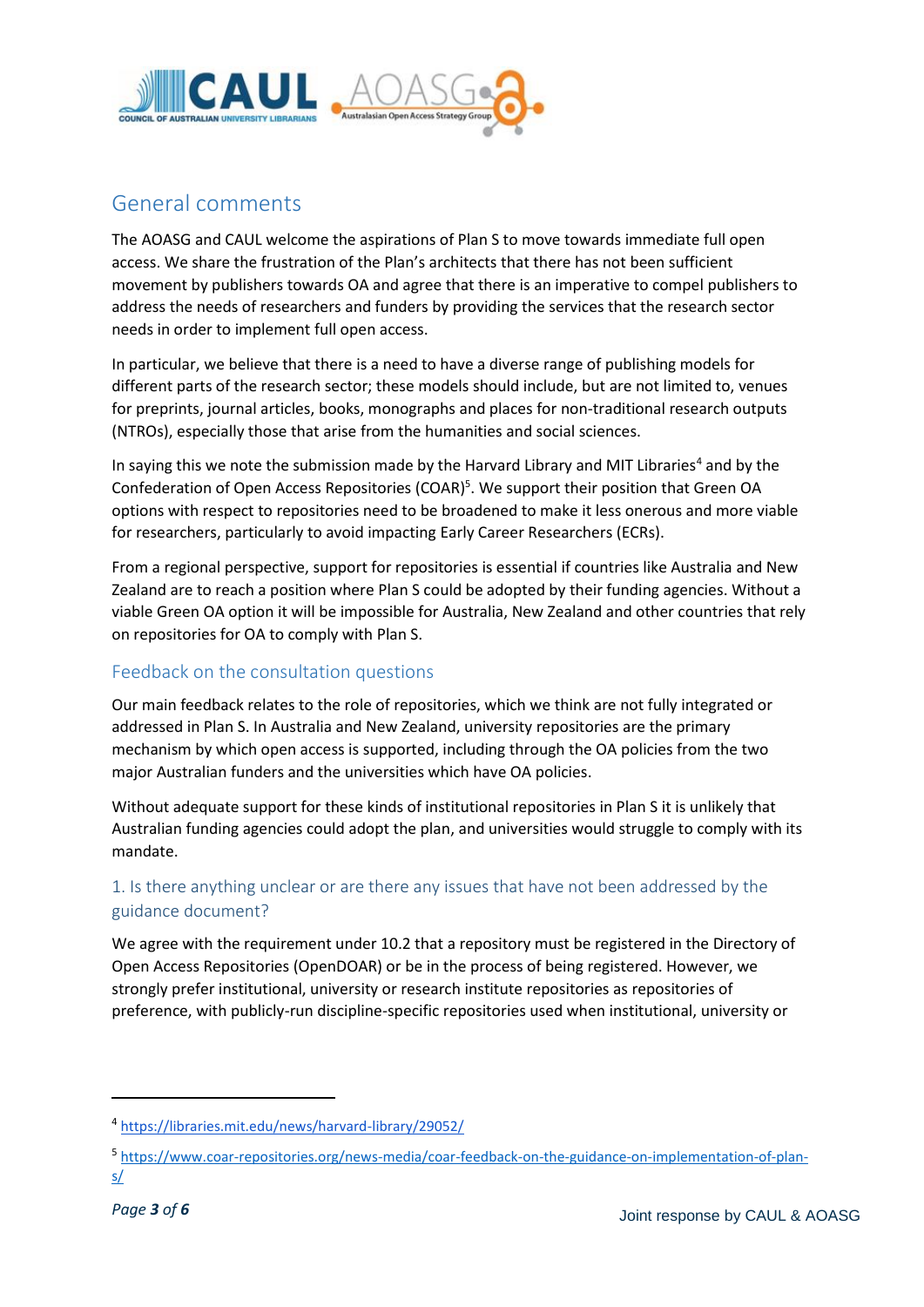

research institute repositories do not exist or are not appropriate. We would not support the sole use of publisher or privately run repositories as acceptable venues for research outputs**.**

Our response to the specific criteria listed under section 10.2 is shown in the table below. To summarise we believe that most of the criteria are not necessary for a repository to support OA and several of the criteria present hurdles that will prevent repositories in Australia and New Zealand from complying with Plan S. We recommend that these criteria be made optional, and that a criterion be added to ensure that any repository is managed sustainably and that a repository manager contact is provided for advice and support.

| <b>Criteria</b>                                                                                                                                                                                                                                                                                | <b>Response</b>                                                                               |
|------------------------------------------------------------------------------------------------------------------------------------------------------------------------------------------------------------------------------------------------------------------------------------------------|-----------------------------------------------------------------------------------------------|
| Automated manuscript ingest facility                                                                                                                                                                                                                                                           | Unnecessary, many current platforms<br>cannot meet this requirement.                          |
| Full text stored in XML in JATS standard (or equivalent)                                                                                                                                                                                                                                       | Unnecessary, many current platforms<br>cannot meet this requirement.                          |
| Quality assured metadata in standard interoperable<br>format, including information on the DOI of the original<br>publication, on the version deposited (the author<br>accepted manuscript or the version of record), on the<br>open access status and the licence of the deposited<br>version | Agree                                                                                         |
| Open API to allow others (including machines) to access<br>the content                                                                                                                                                                                                                         | Unnecessary, many current platforms<br>cannot meet this requirement.                          |
| QA process to integrate full text with core abstract and<br>indexing services (for example PubMed)                                                                                                                                                                                             | Unnecessary                                                                                   |
| Continuous availability                                                                                                                                                                                                                                                                        | If this requirement refers to permanent<br>availability online, then it seems<br>appropriate. |
| <b>Help Desk</b>                                                                                                                                                                                                                                                                               | Unnecessary                                                                                   |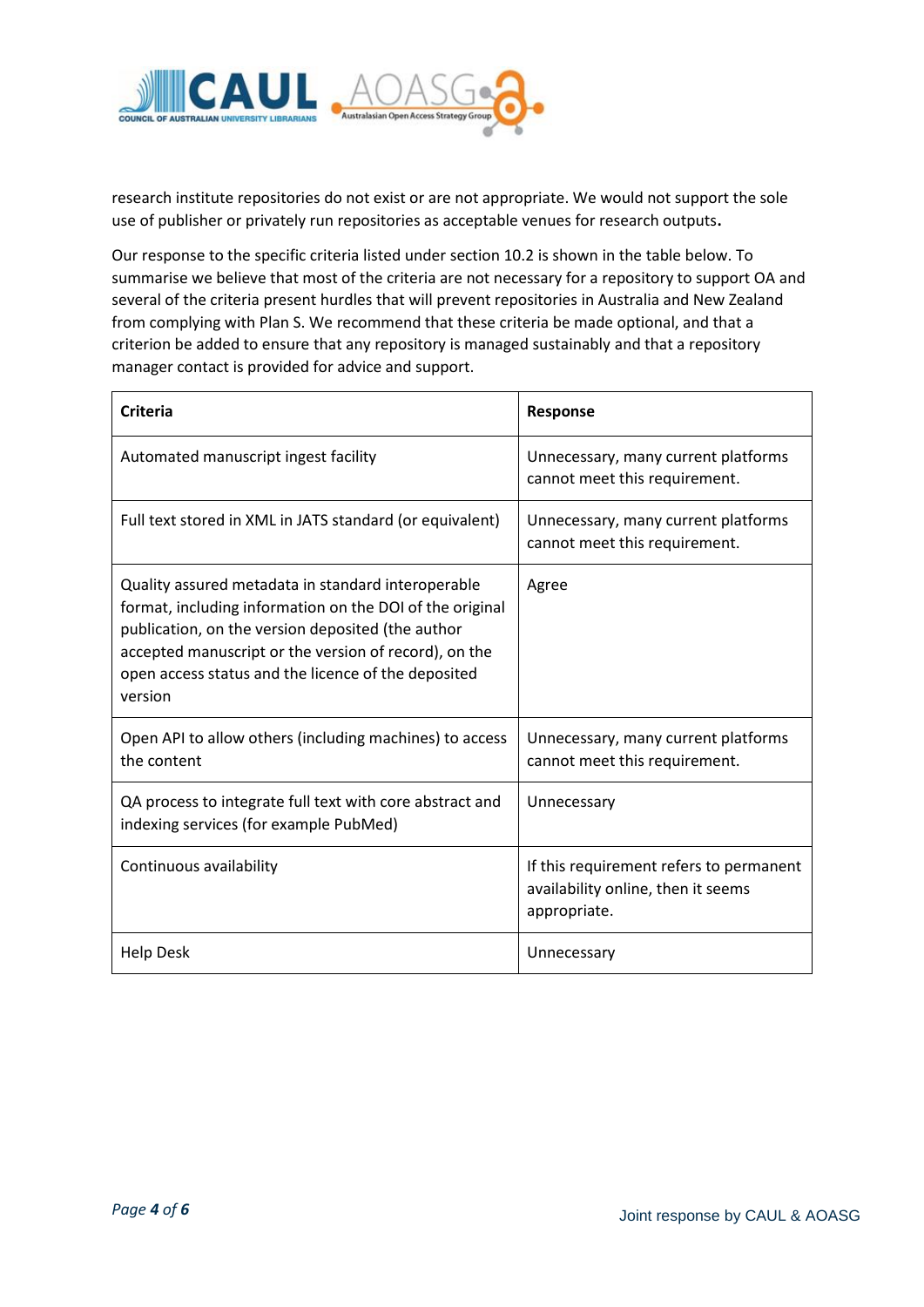

## 2. Are there other mechanisms or requirements funders should consider to foster full and immediate Open Access of research outputs?

Plan S is largely silent on the cultural transformation required to overcome the current incentives to research activity - which is driven by league tables, journal rankings, and citations. Although the Declaration on Research Assessment (DORA) is mentioned, there needs to be greater specification of targeted activities, especially regarding how they will be coordinated internationally.

The implementation plan is not clear on whether responsibility for the implementation of Plan S sits with the research institutions, or the funders. If the latter, how will funders be supported to cover the administrative overheads for the management of author copyrights, or compliance? Will the financial burden shift from universities (e.g. subscription costs) to funders for publishing charges? In this context it will be important to ensure funders will be willing and fully equipped to adopt Plan S.

There needs to be a fuller, more nuanced discussion and broader recognition of the cost of new and existing infrastructure – such as DOAJ, or DOAR – that is required in order to manage the requirements of Plan S and enable the 'open' landscape to expand.

There needs to be strong involvement of researchers in the implementation of Plan S and it is especially important that the needs of ECRs are considered. ECRs are the group most likely to be affected if the system for incentives in academia is not properly adapted to encourage open scholarship. They are also those who are least likely to be able to afford article processing charges if they are not fully supported by funders. Hence, repository based open access in particular is a very important mechanism to support open access by ECRs.

To encourage researcher involvement Plan S needs to better articulate the benefits that repository based open access, and an increasing number of open access journals will bring. Particularly it should be clearly stated that if repository based OA is supported, researchers could continue to publish in the same journals.

The increasing number of fully open access journals provides greater choice by encouraging competition and diversity in the emerging 'open' landscape. The message should be that it is now imperative for publishers to work with academics, societies and funders to adjust their business models to develop the open access outlets that are needed by the academic community. We do not support the criticism that Plan S is an attack on academic freedom.

Libraries have long been advocates for OA and Plan S can serve as a way to reinforce the need for university executives to work with libraries in order to change the flow of funds in support of open publishing – for example the approach that the University of California is currently implementing<sup>6</sup> where, at least in the short term, some research funds are redirected to support open access models.

Plan S is limited to scholarly articles and it does not provide sufficient recognition of Non-Traditional Research Outputs (NTROs) including data and outputs from non-STEM disciplines. There is a need to

**.** 

<sup>6</sup> Pay it Forward - Offsetting Pilots <https://ucsd.libguides.com/scholcom/initiatives>